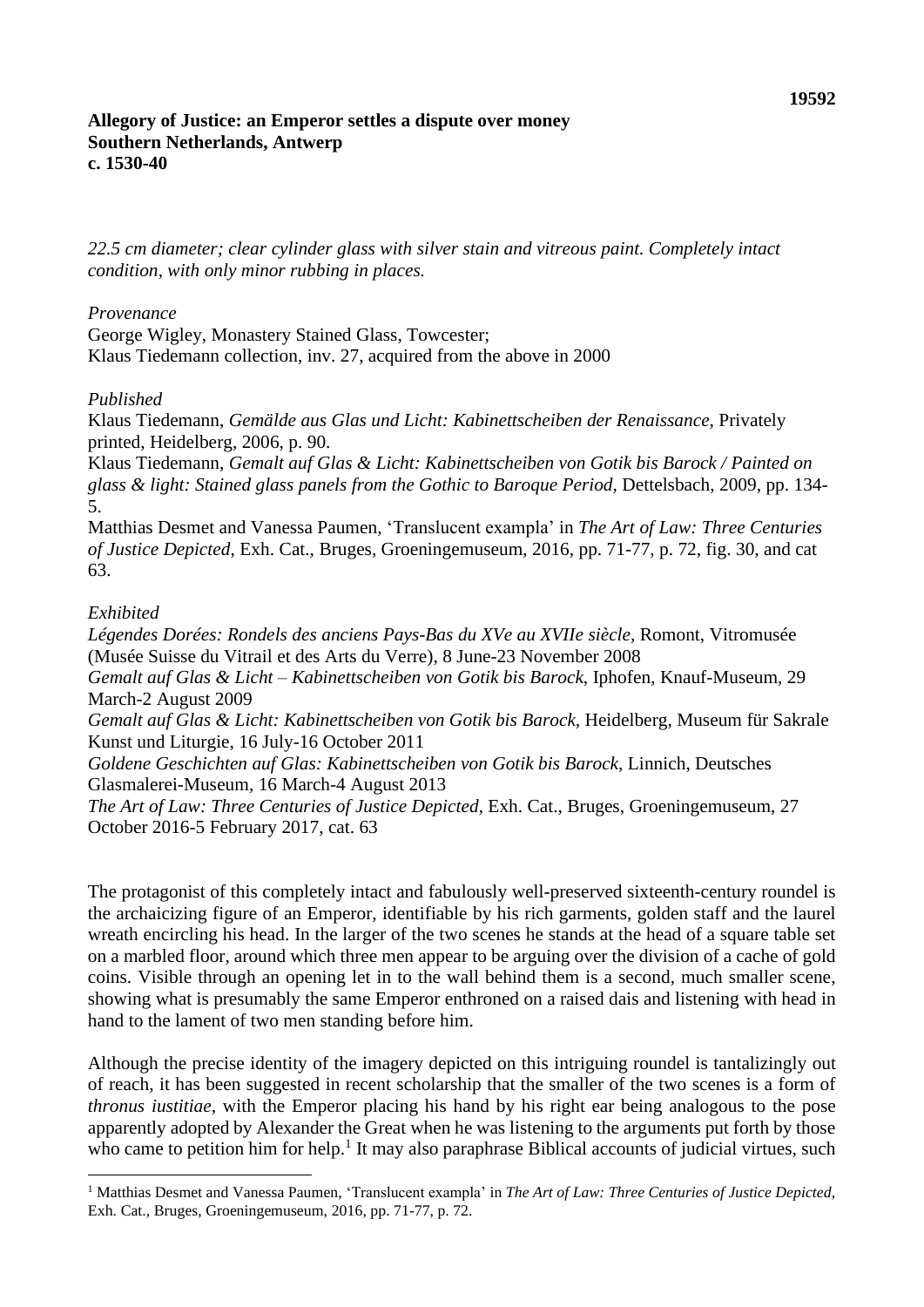as those exemplified in the Book of Exodus (23:1-3, 7-9). At any rate, the Emperor's involvement in the dispute over money clearly taking place in the foreground scene suggests that our roundel offers an *exemplum iustitiae,* an allegory of law and justice tailored towards financial honesty, and that it functioned as a reminder to its owner or owners of the responsibilities that come with high office. Such allegories were immensely popular themes among late-medieval artists working across the southern Low Countries, many of whom were commissioned to produce large tableaux of famous historic judgments against corrupt governors that, it was hoped, would help hold to account the fraudulent behaviour of those in high places. For instance, the Brussels painter Rogier van der Weyden (c. 1400-1464) was commissioned to produce a set of four now-destroyed panel paintings to decorate the walls of a court room in the Brussels town hall (completed by 1441), representing the *Justice of Trajan and Herkinbald*.<sup>2</sup> Just before his death, the Leuven-based painter Dieric Bouts (c. 1415-1475) likewise produced a pair of panel paintings for the Aldermen's Chamber of Leuven City Hall, with scenes of the Justice of Emperor Otto III<sup>3</sup>, while in 1498 Gerard David (c. 1460-1523), working on a pair of panel paintings for the town hall in Bruges, depicted the flayed body of the fraudulent Persian judge Sisamnes, whose skin was draped over his throne of office as a warning to its future incumbents. 4

A number of grisaille roundels incorporating allegories of fair justice survive, including a *Judgment of Cambyses* by the Antwerp glass-painter Dirk Vellert (c. 1480-1547) now in the Rijksmuseum in Amsterdam (fig. 1), although the composition used for our roundel appears to be unique. Of course, our roundel shows a peaceful dispute in which the Emperor is employing logic and pragmatism, rather than the gruesome demise of a criminal governor. But its aim would have been the same, and like the Vellert roundel and the famous painted tableaux described above, it would have fitted perfectly into the decorative scheme of a civic hall, courtroom, or tax collector's office (given its depiction of money) at the centre of a bustling town.

Both the stylistic and technical details of our roundel point to Antwerp as its place of production. The strong, rectilinear elements of the architectural setting and the Mannerist motifs of the figures' costumes are characteristic features of roundels produced in that city in the second quarter of the sixteenth century, and are paralleled closely by contemporary developments in panel paintings produced in the same centre.<sup>5</sup> Just like Vellert's *Judgment of Cambyses* roundel, our painter clearly delighted in the ability of silver stain to evoke marbled or figured stone, another feature typical of Antwerp roundels produced at this date.

<sup>2</sup> Lorne Campbell and Jan Van der Stock, *Rogier van der Weyden 1400-1464: Master of Passions*, Exh. Cat., Leuven, Museum M, 2009, pp. 263-5.

<sup>3</sup> Hugo van der Velden, 'Cambyses reconsidered: Gerard David's *exemplum iustitiae* for Bruges town hall' in *Simiolus*, 23 no. 1 (1995), pp. 40-62.

<sup>4</sup> Raf Verstegen, 'The Judgment of Cambyses: A Rich Iconographical Topic with Multiple Sources and a Long

Tradition' in The Art of Law: Artistic Representations and Iconography of Law and Justice in Context, from the Middle *Ages to the First World War* (Ius Gentium: Comparative Perspectives on Law and Justice, no. 66), 2018, pp. 125-147.

<sup>5</sup> Peter van den Brink et. al., *ExtravangAnt!: A Forgotten Chapter of Antwerp Painting 1500-1530,* Exh. Cat., Antwerp and Maastricht, 2005.